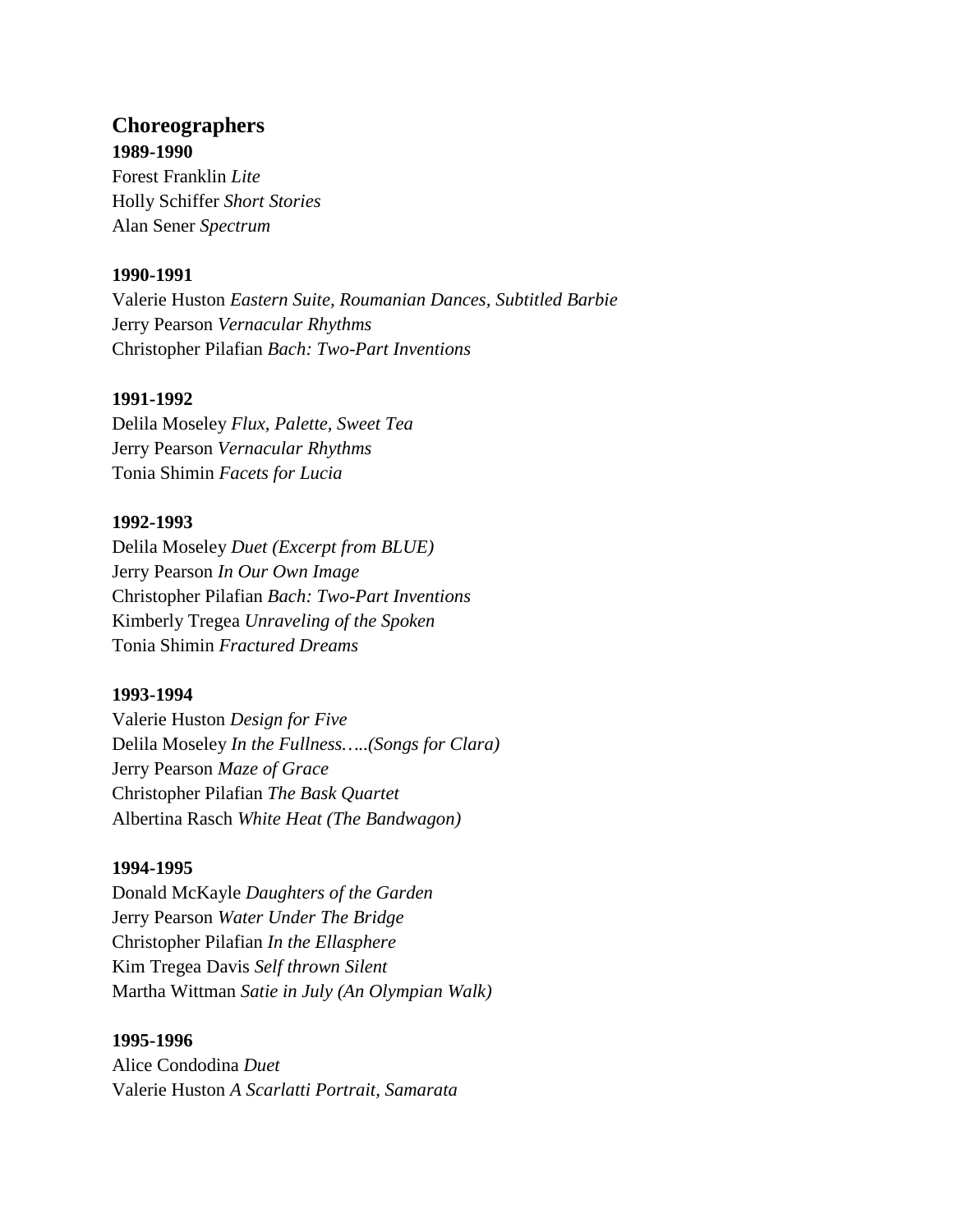Christina McCarthy *A Waiter's Tale* Jerry Pearson *Necessary Losses* Christopher Pilafian *Groundswell* Tonia Shimin *Fractured Dreams*

#### **1996-1997**

Sarah Hardcastle *Inside My Self* Valerie Huston *Portrait* Delila Moseley *Sweet Tea* Jerry Pearson *Bash, Lives of Poets* Christopher Pilafian *Pop Rondo* Tonia Shimin *Facets*

#### **1997-1998**

Danah Bella *Orchid* Sarah Hardcastle *Identify* Valerie Huston *A Scarlatti Portrait* Delila Moseley *Wheatgrass* Christopher Pilafian *Half-Light* Tonia Shimin *Voices* José Limón *There is a Time* Reconstructed and directed by Alice Condodina

#### **1998-1999**

Kimberley Chips *Past the Looking Glass* Nicole Cunha *Just in Case* Kim Tregea Davis *Flamenco Flower* Stephanie Gilliland *Thread* Valerie Huston *Trilogy* Christopher Pilafian *Heebie Jeebie* Tonia Shimin *If Only To Hold*

#### **1999-2000**

Valerie Huston *To Isadora* Ian McGinnis *My Sister's Keeper* Delila Moseley *Charcoal* Jerry Pearson *Secrets of Sleep* Christopher Pilafian *Eddy* Tonia Shimin *On The Edge of Dawn*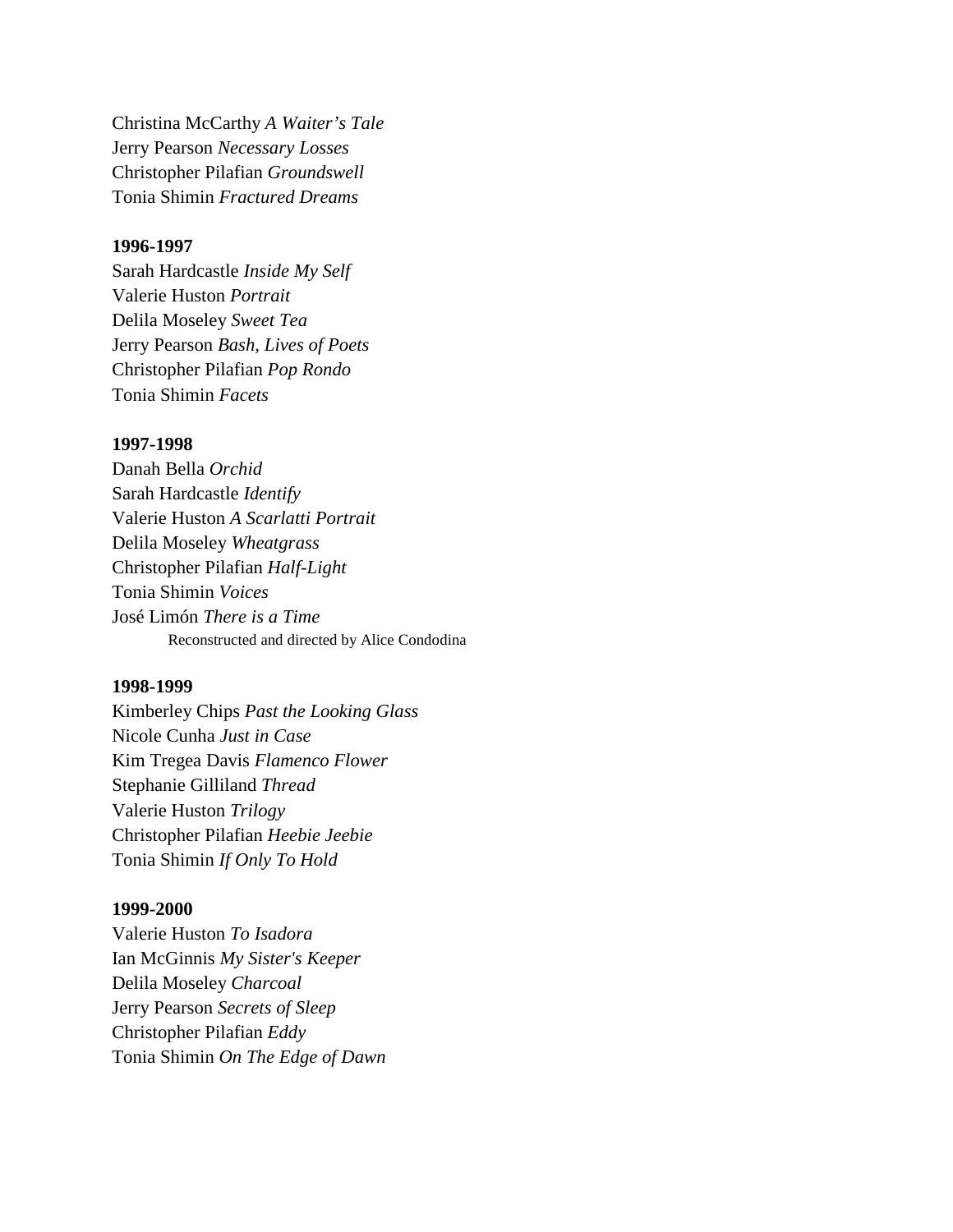### **2000-2001**

Valerie Huston *Classic Twists* Lar Lubovitch *Beau Danube* Jerry Pearson *Strange Boat* Christopher Pilafian *Groundswell* Abigail Munn *Leave Here Walking* Tonia Shimin *Tehillim (Psalms)* Betty Walberg *Scene 3, "Western Haiku….remembering Willa Cather"*

## **2001-2002**

Bradley Lundberg *Stirring* Stephanie Nugent *Five Reasons to Move* Christopher Pilafian *Dance for an Unknown Occasion* Tonia Shimin *Portraits (A Structured Improv)* Hollie Velten *Behind the Seams* Betty Walberg *Still Photos (Recollections of Georgia O'Keefe)*

#### **2002-2003**

Monica Bondi *Inviting Arms* Valerie Huston *La Luna* Roger C. Jeffrey *Midnite Tears* Stephanie Nugent *Eggshells* Jerry Pearson *Strange Boat* Christopher Pilafian *What's Cool* Tonia Shimin *Fractured Dreams* Anna Sokolow *Preludes*

## **2003-2004**

Nancy Colahan *Choreo-Flecks & Meyer-Moves* Kim Epifano *Speak the Language* Heather Glabe *E:U>0* Valerie Huston *Classic Twists* Stephanie Nugent *On a Walk, Potter's Wheel, Witness to a Tale* Christopher Pilafian *Heebie Jeebie* Anna Sokolow *Preludes*

### **2004-2005**

Sumi Clements *Four in Gait* Nancy Colahan *Sweet Summer Suite in the Spring* Jane Dudley *Harmonica Breakdown*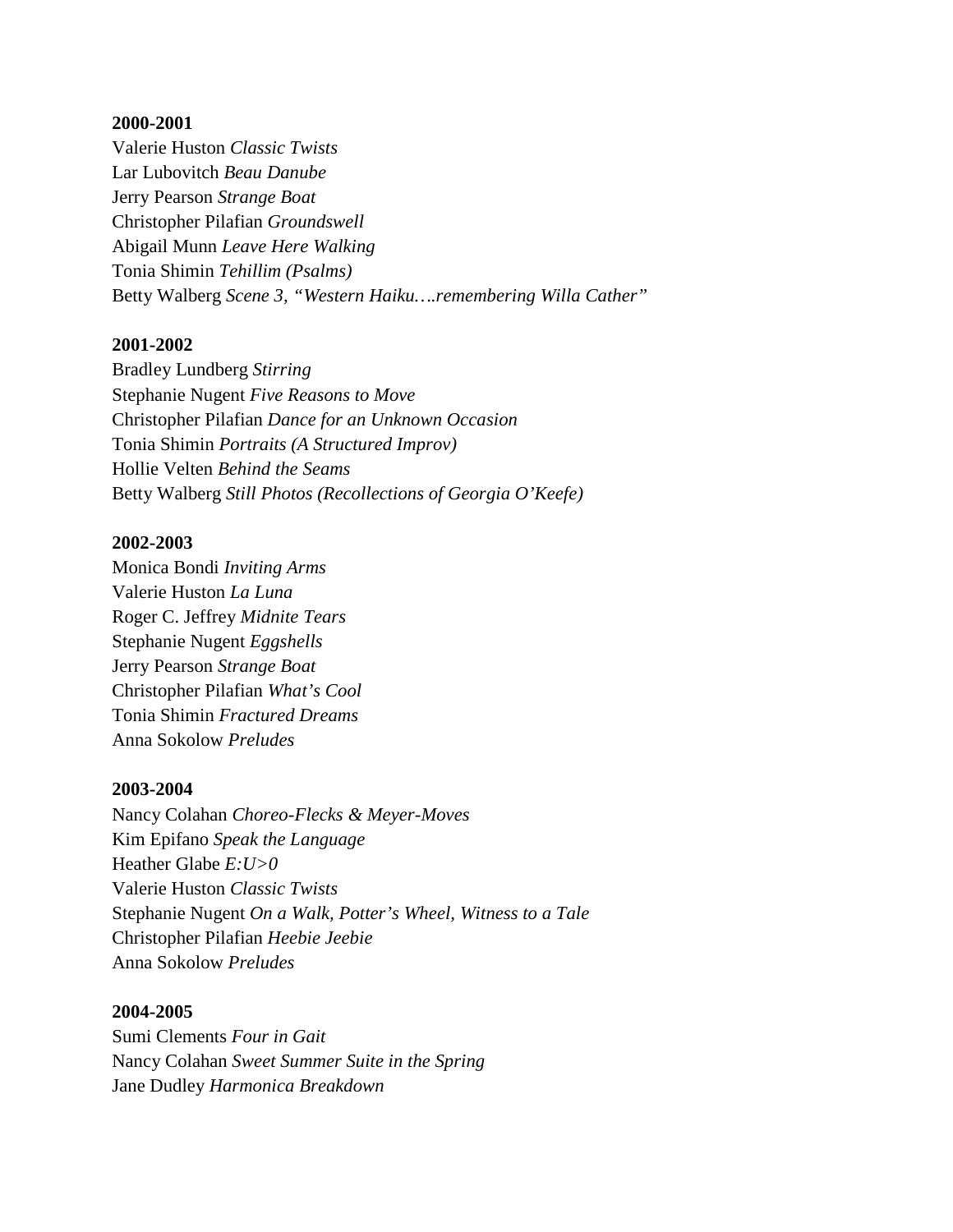Stephanie Gilliland *Catapult*  Stephanie Nugent *Five Reasons to Move* Christopher Pilafian *Circuits* Tonia Shimin *New Moon*

#### **2005-2006**

Valerie Huston *Juxtapose* José Limón *Suite from Psalm* Reconstructed and directed by Alice Condodina Stephanie Nugent *Faster Than That* Christopher Pilafian *Blindspot* Tonia Shimin *Just Now*

### **2006-2007**

Janna Diamond *snake.rattle.roll* Jane Dudley *Cante Flamenco, Harmonica Breakdown* Valerie Huston *Too Blues* Keith Johnson *At Last it's Clear* Stephanie Nugent *Frame, Reframe* Christopher Pilafian *The Bask Quartet* Tonia Shimin *Waterwheel*

### **2007-2008**

Kara Carter *In the Know/In the Now* Nancy Colahan *Cascades: No End Point* Carley Conder *Stolen Time* Jerry Pearson *Necessary Losses* Christopher Pilafian *Circuits*

#### **2008-2009**

Nancy Colahan *she passes through…* Monica Ford *Xibalba* Valerie Huston *Classic Twists* Lar Lubovitch *Marimba* Christina McCarthy *Quadrant* Christopher Pilafian *Dance for an Unknown Occasion*

#### **2009-2010**

Teresa Chapman *Shift* Valerie Huston *To Isadora* Bradley R. Lundberg *Sweet Suite*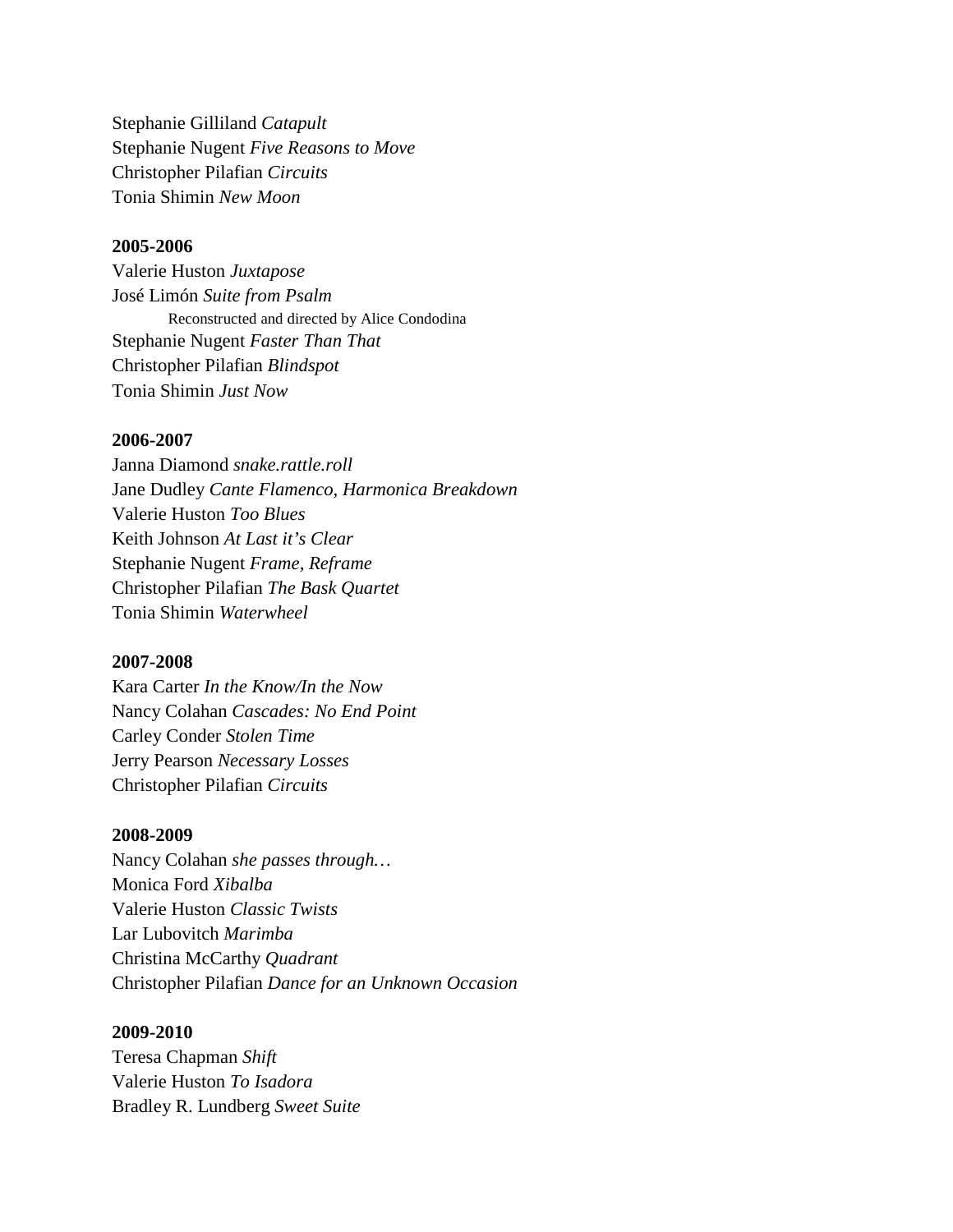Erin Martinez *To the other end* Jerry Pearson *In Our Own Image* Myra Joy Veluz *La Canibal* 

#### **2010-2011**

Nancy Colahan *Elastic Flip* Mike Esperanza *Up, onward and around* Valerie Huston *Dragusaga (ghost story translated from icelandic)* Mira Kingsley *God Gave them Eyes for That* Sulijah Learmont *Lumi* Jennifer Muller *Speeds (excerpt)*

### **2011-2012**

Nicholas Bruder *Regard to Relief* Sumi Clements *Fortitudine* Nancy Colahan *No Freedom Like a Dance* Tenaya Cowsill *by faith, not sight* Mira Kingsley *Hasten Slowly* José Limón *The Running Dance: Excerpt from PSALM* Reconstructed and directed by Alice Condodina Austin McCormick *You, Always You, Everywhere You*

#### **2012-2013**

Nancy Colahan *Deep Currents* Valerie Huston *Black Earth* José Limón *Suite from Psalm* Reconstructed and directed by Alice Condodina Donald McKayle *Shaker Life* Jerry Pearson *Strange Boat* Christopher Pilafian *The Space Between Us* Peter Pucci *A Drowned Glimmer of Innocence*

### **2013-2014**

Hillary Bassoff *Still Waters Run Deep* Alexandra Beller *This is where it ended* Nancy Colahan *The Trancing Way* Colin Connor *Corvidae* Lucas Hoving *Songs for Chile* Reconstructed and directed by Alice Condodina Christopher Pilafian *Serpentine Spark (Excerpt from Spark to Shine)*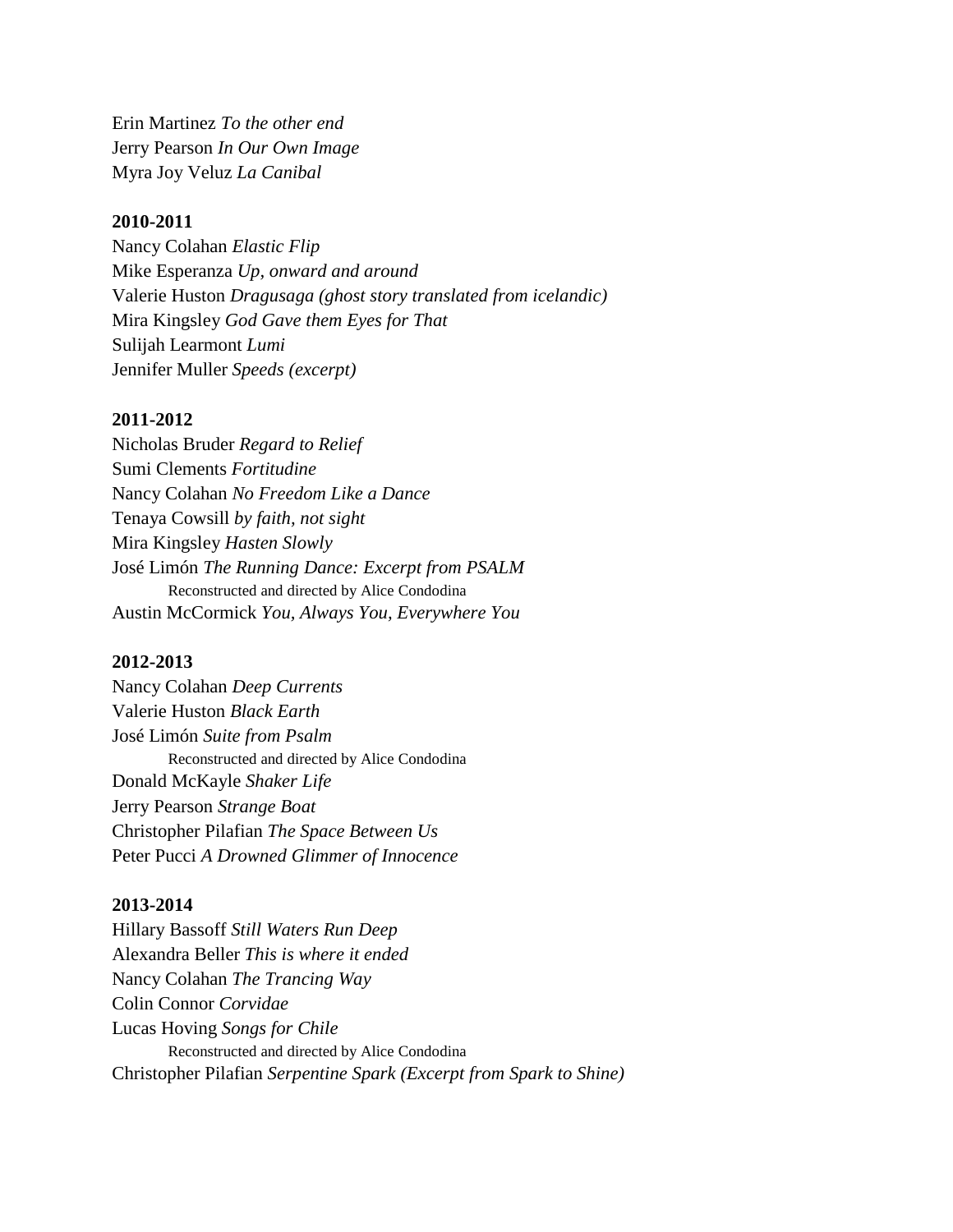### **2014-2015**

Genevieve Carson *Perpetuum*  Nancy Colahan *Soaring in the Desert, with Clouds* José Limón *There is a Time* Reconstructed and directed by Alice Condodina Jerry Pearson *Artifice*

### **2015-2016**

Cherice Barton *Oh, What a World!* Nancy Colahan *No Freedom Like a Dance* Valerie Huston *Six in the Field* José Limón *Suite from (Dances for Isadora)* Reconstructed and directed by Alice Condodina Christina McCarthy *Quadrant*  Jerry Pearson *Maze of Grace*

### **2016-2017**

Gianna Burright *Anywhere I Can See the Moon* José Limón *Dances for Isadora (Five evocations of Isadora Duncan)* Reconstructed and directed by Alice Condodina José Limón *Psalm (Excerpt)* Reconstructed and directed by Alice Condodina Stephanie Gilliland *Buffalo* Anna Halprin *The Paper Dance (excerpt from Parades and Changes)* Andrea Miller *Pupil Suite* 

### **2017-2018**

Monica Bill Barnes *Since We All Showed Up* Jacqulyn Buglisi *Moss Variations #3 (Dialogues on What Makes us Human)* Meredith Cabaniss *Endgame (Excerpt), There Will be Time* Nancy Colahan *Deja Vu for Strings and Percussion* José Limón *Concerto Grosso* Reconstructed and directed by Alice Condodina Christina McCarthy *Free Flow*

#### **2018-2019**

Ephrat Asherie *Swept In* Meredith Cabaniss *Human Elements* Nancy Colahan *Deep Currents* Doug Elkins *The Kintsugi Proxies* José Limón *The Unsung*